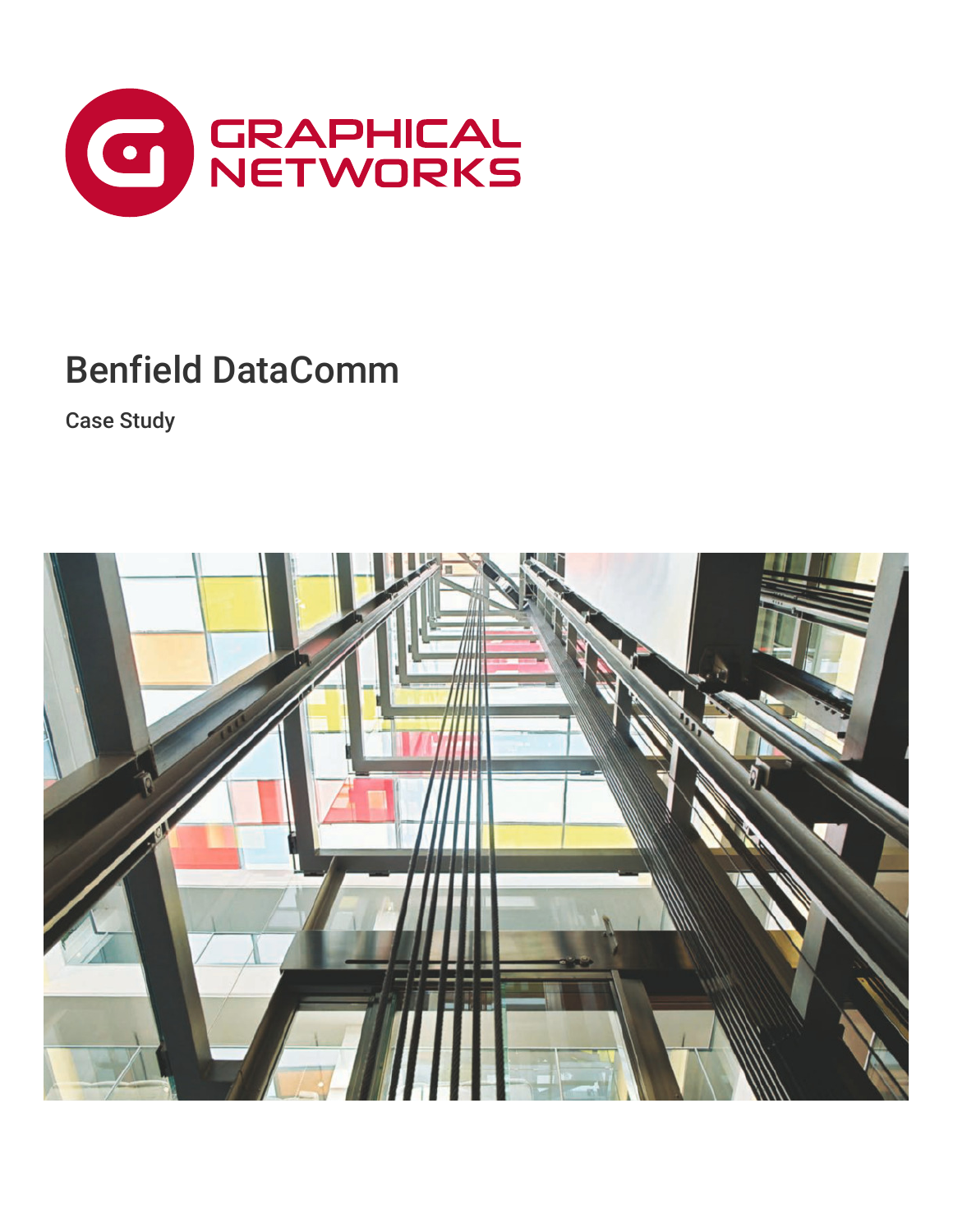

### **Overview**

Accurate, detailed diagrams save time and add value

The DataComm division at Benfield Electric Supply - a distribution company that specializes in electrical, data communications, control and power systems, and elevator equipment focuses on supplying data and telecommunication products. Benfield's clients choose them for the expertise and service they provide to their clients. Products are delivered alongside the guidance and information that companies need to properly implement them in the DataComm division, there is an on-staff RCDD to assist with system design alongside subject matter experts who are qualified to assist with product selection and application.

DataComm's team frequently needs to provide their clients with amended or alternate systems drawings (as their clients often ended up with incomplete or missing designs) before projects are

approved. The tool they'd been using to create these drawings required a great deal of work and time; DataComm President & RCDD Josh Brite needed a better way to get this work done using a solution that was precise and automated - but which didn't come with a significant learning curve and wouldn't break the budget.

Brite explored various options, from AutoCad to newer solutions: ultimately DataComm selected netTerrain for its usability, capabilities, Cloud-based implementation, and affordability. Implementation was easy and Benfield was able to start using netTerrain right away.

Benfield now has a user-friendly and fast way to create or expand upon drawings to get plans ready for approval by the contractors with whom they work.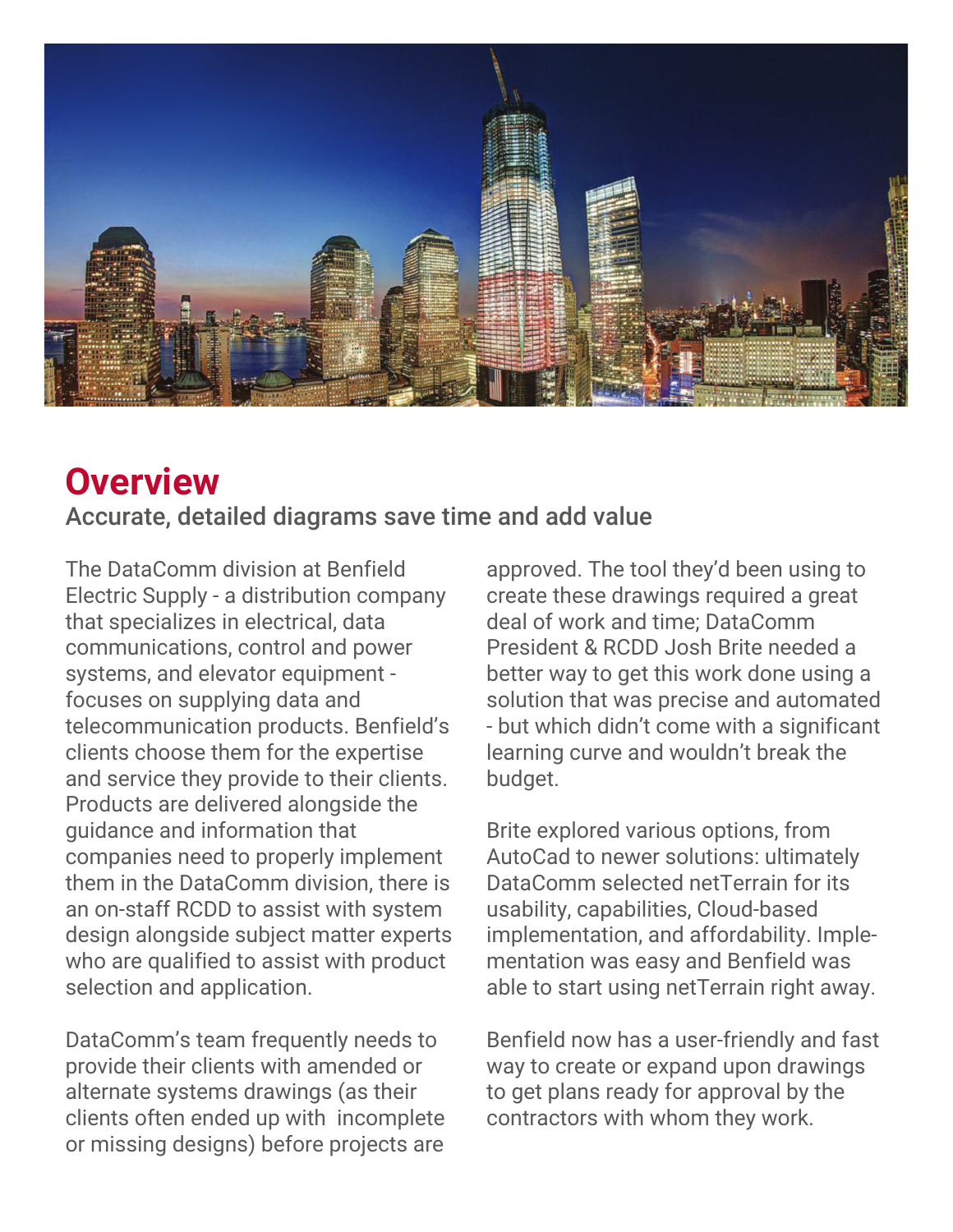

### **Before netTerrain**

Time-consuming work, no adequate solution

The DataComm division is often handed designs that have passed through many sets of hands - for example: though a distribution of data pathways and systems for a clients' building may have been amended to the original architecture plans at some point, the designs often needed to be built out further. In some cases, no designs exist and must be built entirely from scratch.

The DataComm division then proposes an amendment or alternative design so that their clients can have detailed drawings of how the products should be implemented in the contractor's space, such as rack and cabinet layouts.

This is important for getting projects approved and saves their clients significant amounts of money and time

by not having to hire expensive consultants or risk making costly mistakes during installation.

Before netTerrain, Benfield would create these drawings using an Adobe product. It was time-consuming, cumbersome, and inefficient.

Brite knew they needed to make the process easier but they weren't aware of other options that would be suitable.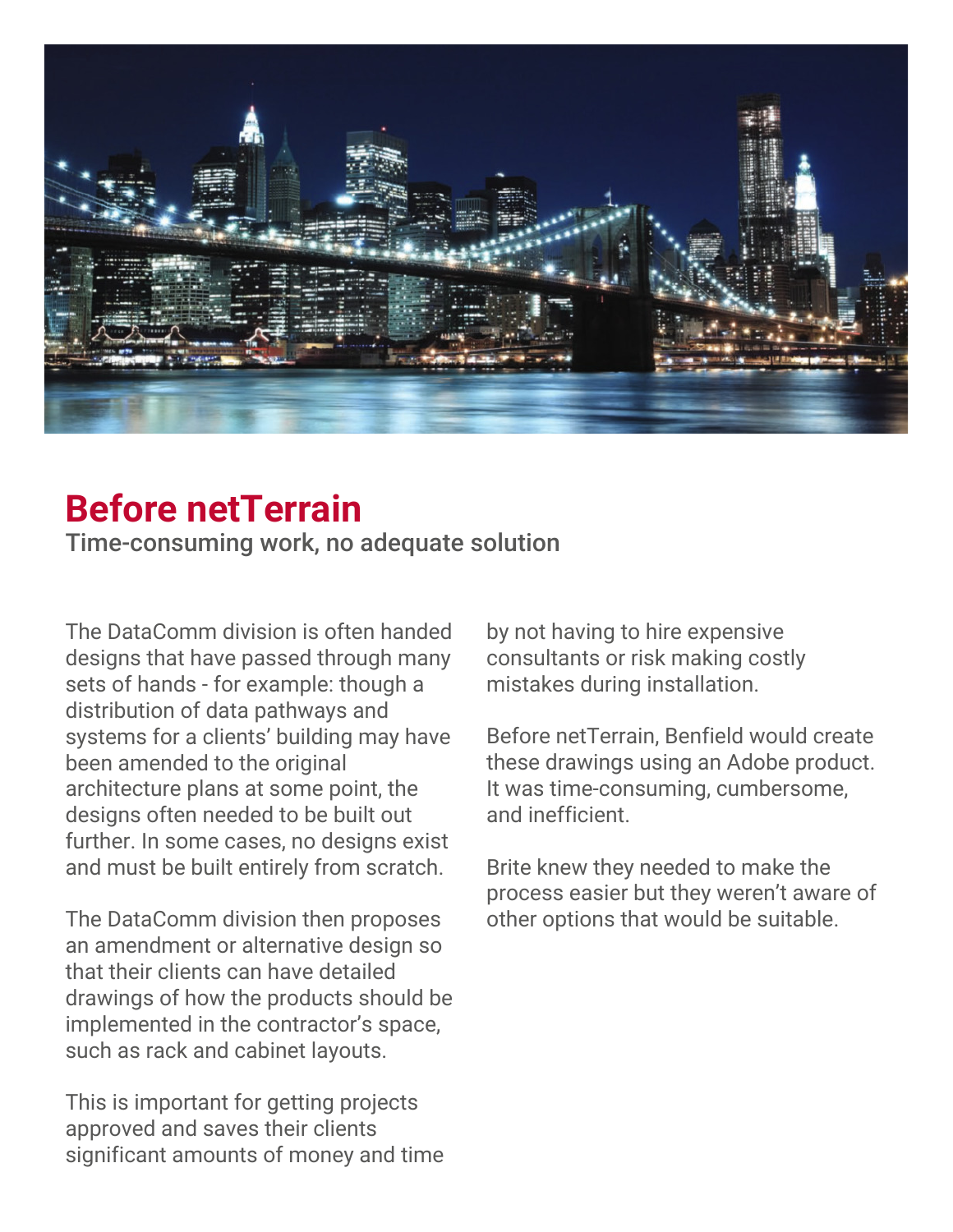## **Goal**

#### Simplified work, information-rich diagrams

Benfield wanted to replace the cumbersome tool and process they were using with an easy and efficient way to convey the value of their services and the expected end results, and best express the full scope of their services, put it on paper, and ship it off for approval so that production could begin.



They needed:

- **·** beautiful diagrams
- **· insights and details on equipment** embedded into diagrams
- **· no learning curve**
- **ability to customize the software as** needed
- **ability to deploy and use the software** from anywhere
- **· not to get locked in to a complicated** licensing structure

Benfield needed a tool that would be portable, that could offer them flexible licensing options, and which would scale up or down as needed. They needed something without a significant learning curve that would get in the way of their work. Because every job Benfield takes on is different, they would require flexibility, such as the ability to customize different parts as needed.

### **Challenge**

#### Lack of software options

When the team first set out to find a tool that would meet their needs, there simply wasn't anything suitable on the market. Brite said there was a significant gap between what was available on the market and what they needed.

One popular solution, for example, was simply too confusing to use. AutoCAD, which many in their industry use, required too much of a financial and time investment to make it worthwhile: it was too difficult, wouldn't gain widespread adoption, and was overkill for what they needed to do. After two years of researching tools, they had come up with nothing adequate.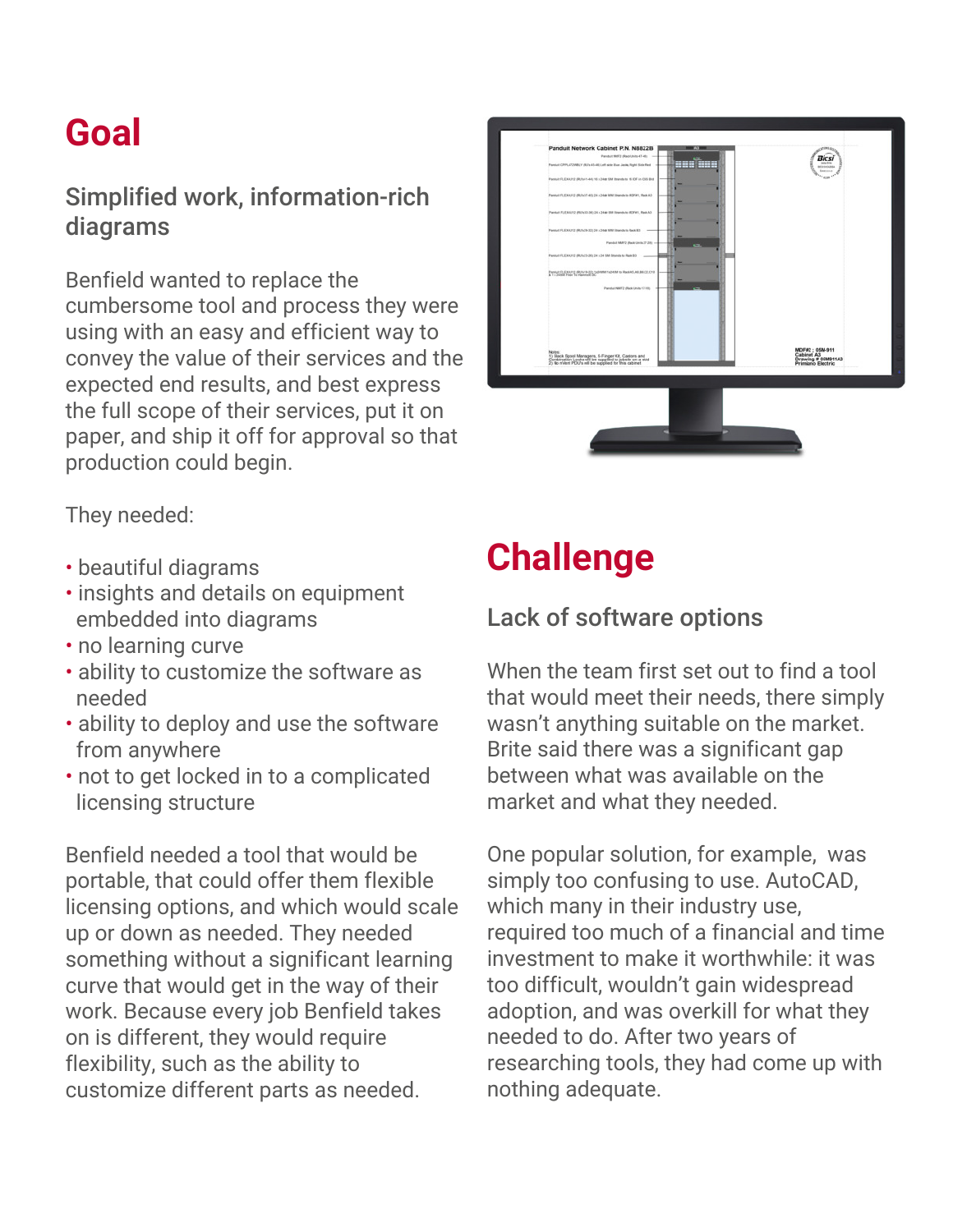# **Solution**

User-friendly, customizable and Cloud-based mapping software

Finally, the team found netTerrain. They found netTerrain easy and straightforward to use without a huge learning curve. Because every Benfield job is different, there are many various parts that they need to add in and netTerarin's robust catalog, easy do-it-yourself modeler, and fast turnaround on custom part orders made it a perfect fit. netTerrain can be hosted as a Cloud-only solution if desired, which meant that Benfield wouldn't have to worry about where netTerrain was hosted when they were on the go. Licensing was straightforward and scalable, which was exactly what the team needed.

netTerrain is flexible, which works for Benfield. The team can upload any number of elements to a project and, when they're done, start over without having to pay additional fees for licensing. Additionally, there's room for expansion. Brite is, for example, excited to dive into netTerrain's wire mapping abilities.

#### **Implementation** Cloud-installation makes implementation easy

The team selected netTerrain's Software-as-a-Service (SaaS) offering so that the software could be accessed from any location, without concern for what's hosted where. This fit perfectly for a mobile team like DataComm.

Because netTerrain is easy-to-use and intuitive, the team was able to start using the software right away. Implementation was simple: because every job for Benfield is different, they have to start from scratch with each project they build out. With netTerrain, it takes just seconds to start building out and detailing design drawings. When they need a custom device modeled, a service that's included in netTerrain's SaaS or on-premise maintenance package, the turnaround has been fast.

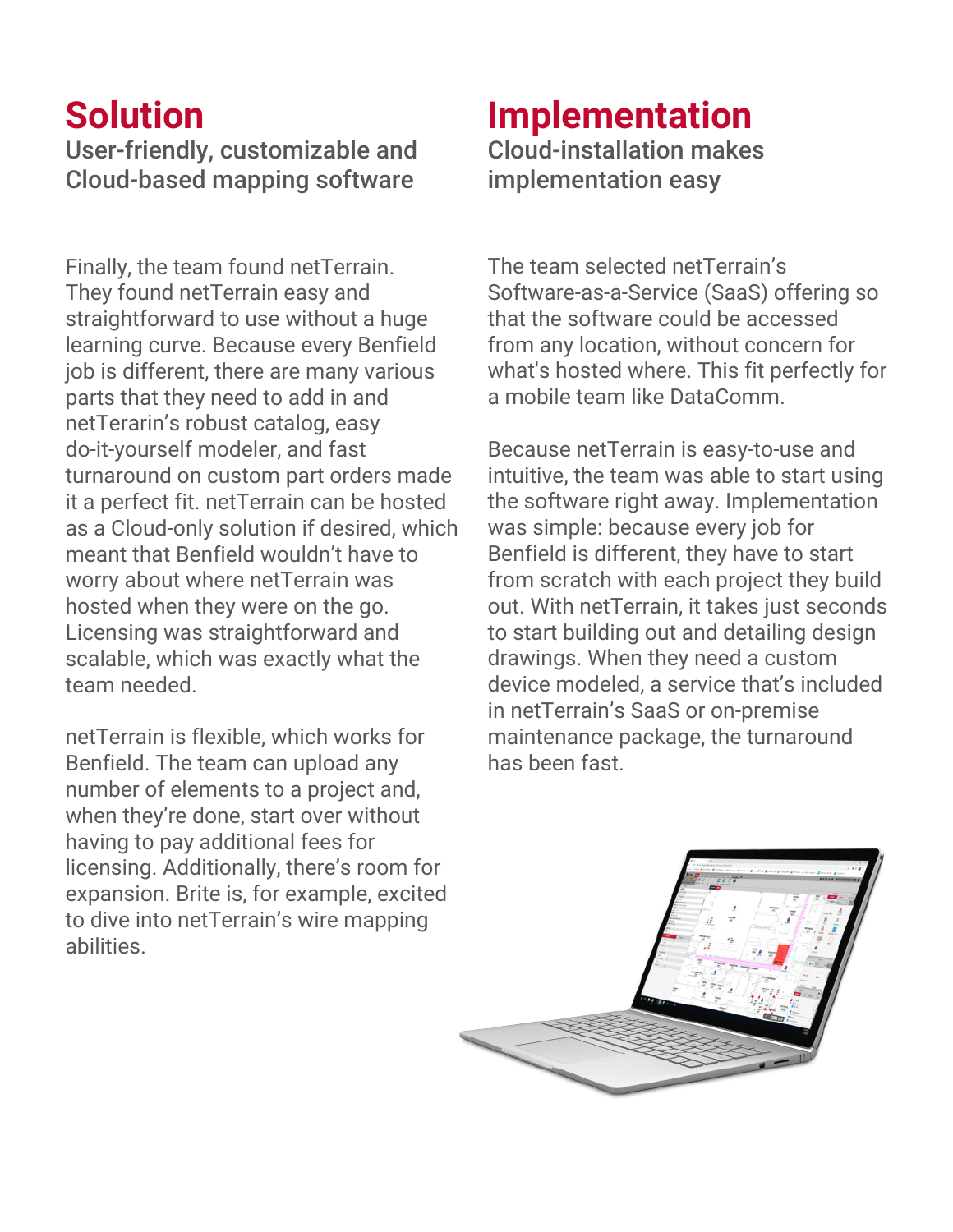

### **Results**

Beautiful diagrams in minutes, embedded with information clients need

The division's days of creating time-consuming drawings using a cumbersome tool are over: DataComm now creates beautiful and easy-to-understand diagrams in a few clicks using netTerrain. They can drag in a 2-rack unit, such as a horizontal wire manager, and drop it into the diagram in seconds. Custom devices can be modeled in sixty seconds (or the team at netTerrain will do it for them in 1 business day). Their clients have been impressed by the quality and level of detail in the diagrams Benfield now gives them.

Beyond just diagrams, the team frequently uses netTerrain's ability to tally rack units. The ability to attach information to objects in the diagrams is a big plus: they can label objects, put in the panduit or whichever part number it's filling, and the rack units which is helpful for getting projects approved and ensuring their clients' have the level of detail they need to make approval decisions.

**"Nobody in my business knows about netTerrain yet but they should. I'm critical, but we've actually been able to solve all of our headaches using netTerrain. Our clients are impressed: they say they've never seen diagrams like these before."**

*- Josh Brite, RCDD President at Benfield Datacomm*